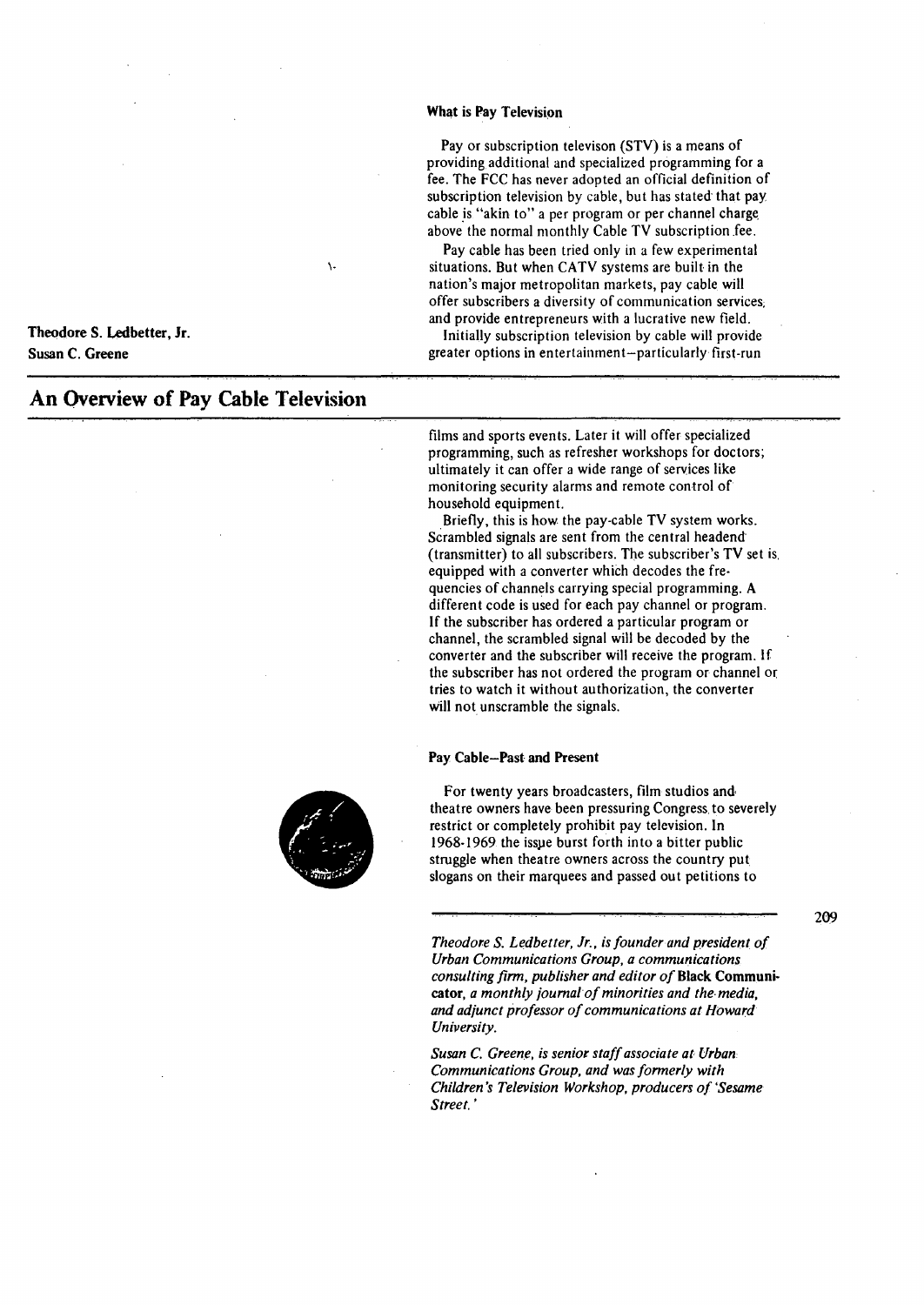"save free TV." One animated short showing the specter of pay TV taking advantage of the unsuspecting public was widely circulated.

Pay television has been tried in two or three experimental projects on over-the-air stations and on cable. All have failed. Pay televison has yet to be instituted as a regular service by a cable system anywhere in the country. But the technology needed for such a system already exists. More than likely it is only a matter of time before the first system is installed.

The arguments aginst subscription television, whether over-the-air or cable, are much the same. The National Association of Broadcasters (NAB) and National Association of Theatre Owners (NATO) have spent twenty years fighting STV. Theatre owners predict that STV will diminish their already dwindling audience. On the other hand, film distributors believe STV will provide a new market for their product; but until pay TV is established, they cannot afford to alienate over-the-air broadcasters, their current biggest buyer. The NAB contends that pay television in any form will "siphon off' programming from "free" TV. For example, if Flip Wilson were offered more money by the owners of pay TV than by a network, he might take his program off the network stations and onto pay TV. Then only viewers who paid a special fee could receive The Flip Wilson Show. If enough performers followed suit, viewers would end up paying special fees for TV programs they used to see for no charge. The NAB further argues that the greatest financial burden will fall on those viewers least able to pay, the low income groups.

The argument about "free TV" is not completely accurate. Actually the consumers of television fare do pay for the programs they watch-only they pay indirectly, through the increased price of goods advertised on television. Advertising expenditures which support network television show up as increased prices of the goods advertised. It could be argued that pay television offers consumers the opportunity to buy the entertainment they do want, without purchasing advertising which they do not want. If the returns from advertising on television were diminished as a result of STV, presumably advertisers would decrease their expenditure for advertising and competition would force them to reflect this savings in lower prices. On the other hand, if consumers prefer to have advertising, there is no reason that an STV system could not finance a substantial part of its production costs by carrying advertising, as newspapers and magazines already do;

STV opponents want Congress (rather than the FCC) to abolish or at least severely limit the scope of operation of all forms of pay TV. Proponents of subscription TV state that their function is to provide viewers with the option of watching superior or special programming for which they would pay a per program fee. This might be special college courses, first-run movies, or a refresher course for professionals or special sports events, just to name a few alternatives.

Thus in the STV controversy, the FCC has been caught in the middle. The FCC took no action until February 1955 when it issued a Notice of Proposed

Rulemaking<sup>1</sup> requesting the views of interested persons on the question of whether the Commission had the power to authorize subscription television and, if so, whether the exercise of such authority would be in the public interest. In October, 1957, after reviewing the comments filed, the Commission issued a first report on subscription television, <sup>2</sup> concluding that the Communications Act of 1934 empowered the FCC to authorize pay TV. It also concluded that an extensive trial operation should be initiated to determine whether subscription television would serve the public interest.

The idea met with strong opposition from broadcasters and theatre owners. Several pieces of prohibitory legislation were introduced in Congress and the House Subcommittee on Communications adopted a resolution against the authorization of STV.

In a second report<sup>3</sup> issued in 1958, the FCC postponed processing applications for trial authorizations until Congress considered public policy questions on subscription television. A third report<sup>4</sup> issued in 1959 announced the Commission's readiness to consider applications for trial authorizations.

The first application for a STV license came in 1951 when the Zenith Radio Corporation tried to persuade the FCC to authorize an STV experiment. The FCC took no specific action until 1962 when it finally authorized a seven-year pay TV experiment in Hartford, Connecticut. The FCC's power to authorize this experiment was upheld by the Court of Appeals in March, 1962. The Supreme Court declined to review the decision.<sup>5</sup> WHCT was licensed to RKO General, Ind., which ran the experiment in cooperation with Zenith Radio Corporation and Teco, Inc., its patent licensee. Its sole purpose was to offer "programs of box office quality ... which are not now available on free TV." The experiment was a financial failure. It also offered less cultural programming and more general entertainment than had been generally expected. In addition to the normal rental and installation charges, the average per program cost was slightly over one dollar per showing regardless of the number of viewers for each set.

In its first two years, the station offered 599 different programs; most were repeated, so that the station actually provided 1,776 separate presentations which fell into the following categories:

| ٠<br><b>Movies</b>              | 86.5% |
|---------------------------------|-------|
| <b>Sports</b>                   | 4.5   |
| Education                       | 3.5   |
| Special entertainment           | 5.5   |
| (ballet, opera, Broadway plays) |       |

210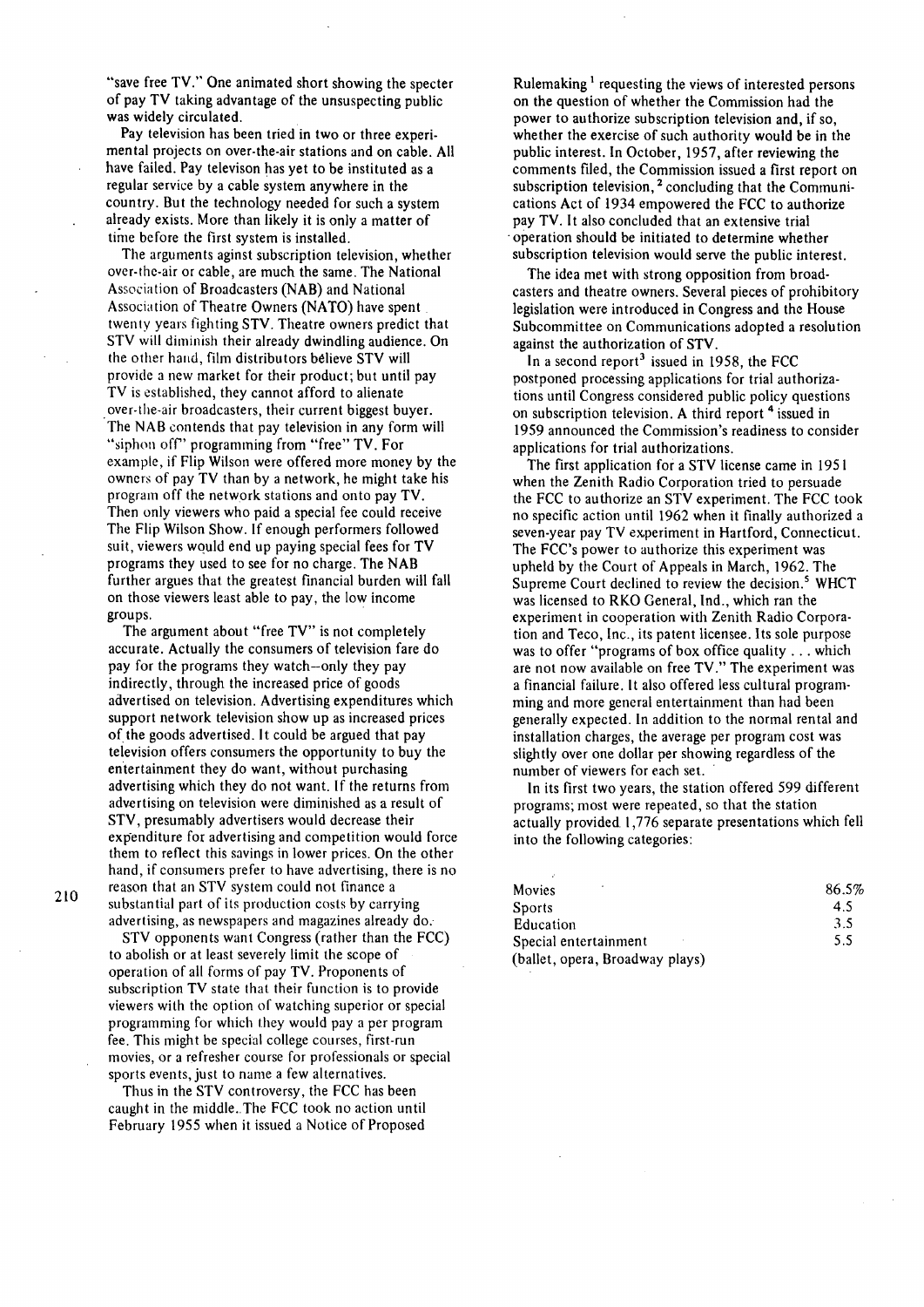An experiment in Bartlesville, Oklahoma in the early I 950's, which consisted of sending pay TV by cable was also a financial failure. The only other experimental· system of pay TV by cable was stymied before it ever got started. In the early 1960's, about the same time Hartford was trying STV using over-the-air signals, Sylvester (Pat) Weaver and associates set up a 3-channel wired pay TV system in California. Theatre owners were able to get enough signatures to put the project up for referendum on the ballot. The public was told it would have to pay for what it was presently seeing for free and the project was defeated at the polls. Later the Supreme Court of California found the referendum unconstitutional,<sup>6</sup> but Weaver had already gone broke.

Despite these financial failures, the FCC decided in 1969 that "subscription television provides a beneficial supplement to the television program choices now available to the public" <sup>7</sup> and gave its official blessing to STV.

To ensure that subscription television would not be furnished at the expense of free television either by siphoning off the types of programs now available free or by reducing the amount of free programming available, the FCC adopted a series of rules in 1969 governing the content of pay TV. These rules prohibit pay systems from carrying serial programs (such as Mission Impossible) or sports events (such as The Super Bowl), which have been carried live on conventional television in the two years preceding the start of STV in a television market. Special events such as the Olympics which have previously been televised on conventional TV are also prohibited from STV. The FCC further stipulates that all films on STV must be first-run and less than two years old. In addition, STV must devote 10% of its programming to offering other than sports and film.

## Technology of Pay Cable

Cable operators could offer two types of subscription systems-subscription television and multi-purpose systems. Subscription television would provide additional programming choices; multi-purpose systems would provide a variety of services and eventually would give the subscriber the capability to originate his own audio and video transmissions. Both operate on the same premise-that specialized programming can be restricted to only those viewers who have paid for it.

All subscription systems include a *scrambler* or *encoder* which scrambles the program at the transmission end and a *converter* or *decoder* which reassembles the program at the subscriber's end. The converter, which may be rented or bought, is attached to the subscriber's television set. A multi-purpose system also includes a *transponder,* a mechanism which can switch any piece of equipment in the subscriber's household which has an on/off control.

### Subscription Television Systems

Subscription systems have not yet been marketed for the homeowner; however, several versions are currently being installed in hotels and motels. One such system uses the hotel's master antenna (MATV) to transmit three TV signals at frequencies below standard channels. One of these channels, which all guests can receive, carries free program information. If the guest decides to watch one of the pay programs (usually a first-run movie), he calls a special hotel clerk who sends the desired program to the room on one of the two remaining available channels. The fee is automatically added to the guest's hotel bill. This system is currently being installed in hotels throughout the country by Columbia Pictures, Inc.

A home system, marketed by Optical Systems, Inc., will be tested in early 1972. It utilizes a black box which would rest on top of the subscriber's TV set and operates electronically when a plastic card the size of a credit card is inserted into the box. One card might serve as a season ticket for pro basketball telecasts, another would decode a channel for current movies, a third for children's programming. The subscriber is offered a variety of services. He can select as many or as few as he pleases and is charged a fee according to the number of services selected.

# Multi-purpose

Multi-purpose systems all consist of a computer controlled *central station* located at the CATV system hub which controls the flow of digitally coded messages to and from the remote subscriber locations. The central station transmits a series of digital messages each preceded by a unique address code. For each message transmitted, only the subscriber corresponding to the address code transmitted actually receives the message. A response is immediately transmitted from the subscriber's terminal to the central station. The process is repeated with every station. The response message from each station can contain information requested by the central station, by the subscriber or between subscribers. Even though the subscriber terminal can transmit only when interrogated, the rate of questioning is sufficiently fast (several times per second) to give the impression that the subscriber is actually initiating the transmission of information. Because of the constant monitoring, these multi-purpose systems can offer a variety of "watchdog" services including monitoring alarm circuits, remote control of home appliances, data

211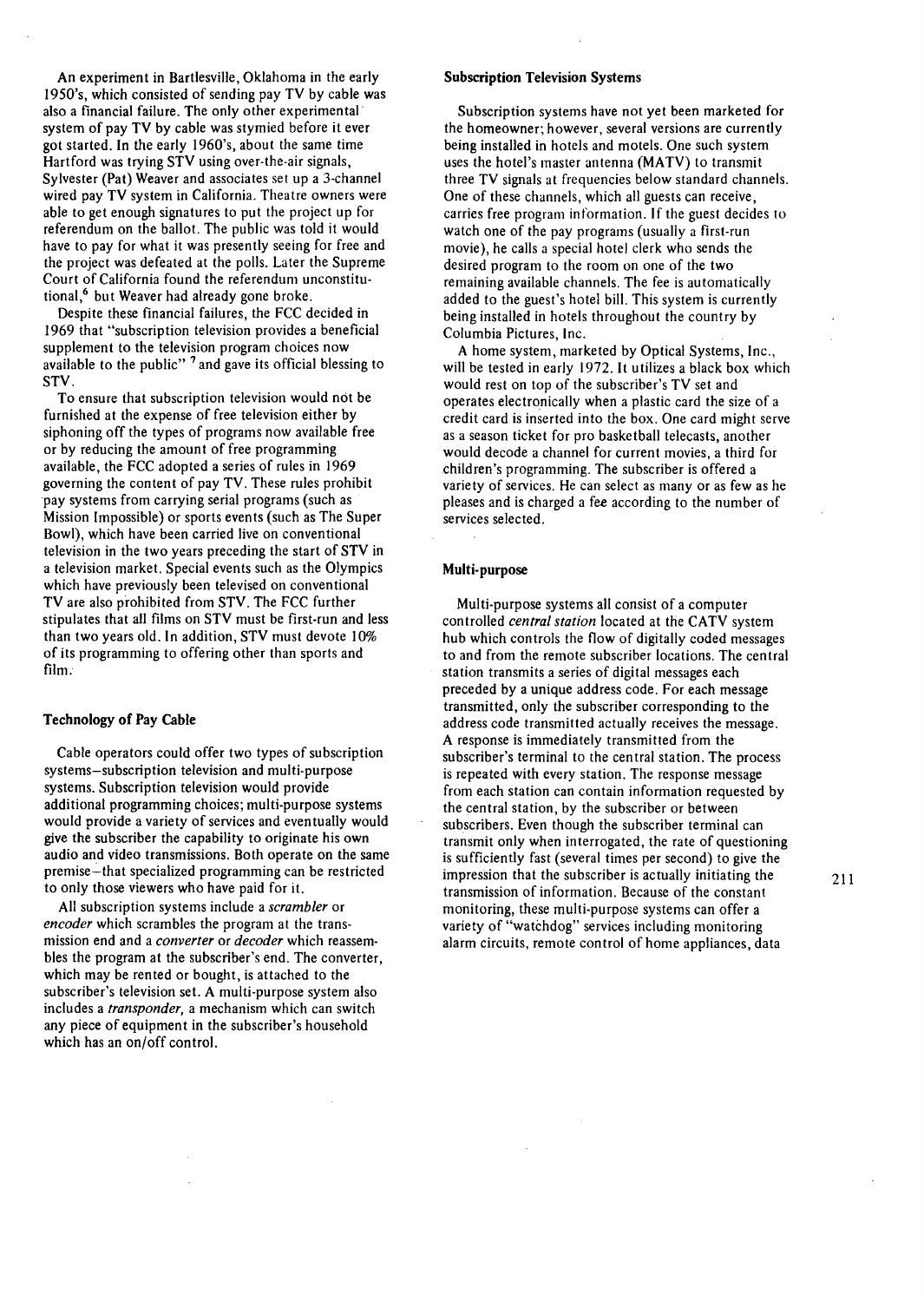transmission and opinion polling.

Widespread use of multi-purpose systems is still several years away, because these services require sophisticated two-way cable systems which only a few cities have yet built. However, several companies have developed multi-purpose systems. One version currently marketed offers a security system which monitors burglar and fire alarms and temperatures of home and industrial freezers, reports empty propane and butane tanks, conducts yes/no opinion polling, monitors gas pilot light outages or dangerous concentrations of gas, temperature and pressure gauges on industrial boilers, offers TV set channel selection, pay-TV accounting, and monitors the status of the cable system itself.

With its high-speed central computer the system monitors each transponder every five seconds, or 17 ,000 times every 24 hours. With slight modifications it can provide interactive teaching and game playing, central message and wake-up services, industrial lighting control and a host of additional services. This system is not unique. All two-way cable systems have this potential and several versions are currently on the market.

Multi-purpose systems are currently in use on all Boeing 747 airplanes. The passenger entertainment system for the entire plane is run by an onboard computer which monitors the channel selection system of every seat as well as controlling the lights and oxygen supply for every seat.

# SUBSCRIPTION SERVICES AVAILABLE ON CABLE

Subscription Television

First run films Sports Educational services Extension Courses Workshops Professional Refresher Courses

Informational Services Stock quotations Data communications

### Multi-purpose System

Utility home control In-home diagnoses Household management Centralized bookkeeping Checkless banking Credit checking Reservations Two-way education Home shopping Security alarms

# Economics-Will it Pay?

Subscription service via cable will be a fact of life in the near future. Cities are installing cable systems, the FCC is accepting the responsibility of regulating them and the technology for more advanced systems is presently at hand. From the subscriber's standpoint pay cable is economically attractive; from the owner's standpoint it is economically lucrative.

In the home subscription system marketed by Optical Systems, Inc., the subscriber pays approximately \$1 per month for the black box and \$1.25 for each first-run film viewed. If the same individual took his family to see the same film in a theatre, the cost of a babysitter, parking, tickets and a snack could easily run \$15. So while the TV screen is smaller, the price is right. Any number of viewers can watch for the \$1.25 fee. And there is the comfort and convenience of watching at home.

Subscriber television allows the home viewer to watch events he would ordinarily be excluded from. Take sports. Season tickets for the Milwaukee Bucks have not been available since Kareem Abdul Jabbar (Lew Alcindor) joined the team. Subscription television could make the games available to home viewers at a moderate fee. The Bucks would profit by having a larger audience available and by sharing the subscriber service's revenues from the home viewer. The same principle can be applied to symphonies, operas, extension courses and numerous other events. Unlike advertiser supported programming, pay cable reflects the subscriber's viewing preferences. His program charge directly pays for the program.

The key to the financial success of pay TV lies in the success of marketing sports and entertainment programs. For example, the Muhammed Ali-Joe Frazier fight held in March, 1971, took in \$15 million on closed circuit television, at anywhere from \$10-\$30 per ticket. If the next fight is offered on cable at \$3 per home and if 75% of the  $\overline{5}$  million cable homes watch, $\overline{8}$  the gross income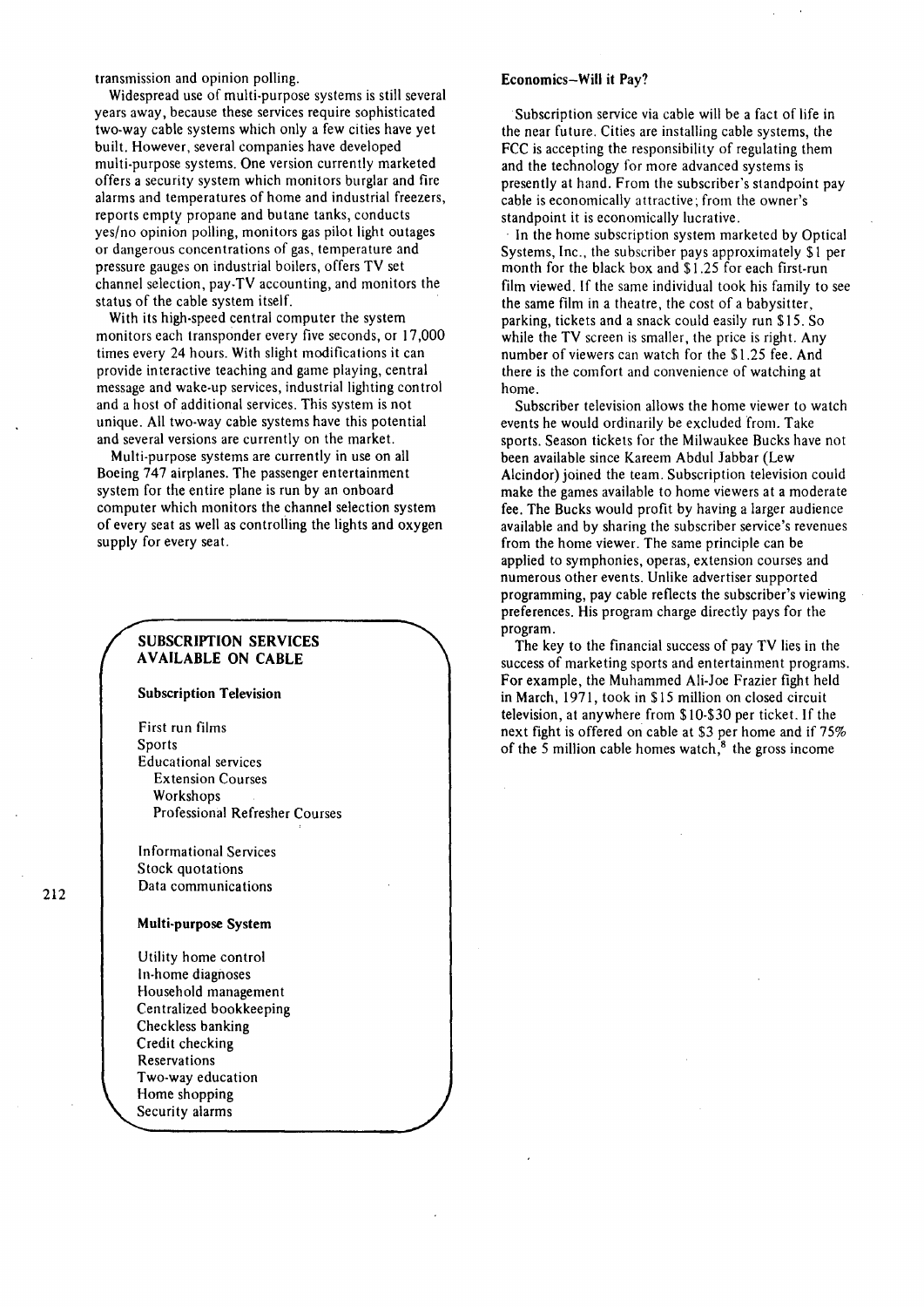would almost double. In the future, when most of the country is wired, income will soar. lf half today's 61 million television homes had watched a similar fight, the gross income would have exceeded \$60 million. Cable does not presently have this kind of penetration, but investors estimate that 25-30 million homes will be wired by  $1980.<sup>9</sup>$ 

Investors are so certain of the widespread development of cable, Time-Life has begun shifting its emphasis in electronic communications from broadcasting to cable and cassette television, and in December, 1971 acquired an equity position in Computer Cinema. West Coast multimillionaire Jack Kent Cooke, one of the promoters of the Ali-Frazier fight, owns 500,000 shares of TelePrompTer, the nation's largest cable system.

Movie theatre owners and film studios will closely watch the success of subscription entertainment. Despite their fight to prevent subscription television, they can view it as their potential saviour. Every film studio is · showing deficits. Audiences have diminished 66% since 1956.  $10^{\circ}$  Admission prices have risen 300% in the same period. A recent study showed that the median age of a person attending a film was just over 20. There is a potential audience of 96 million adults 30 and over who do not now attend films. Hotel occupants, whose median age is 42, are among this group.<sup>11</sup>

In an attempt to lure them back to films, Columbia Pictures, has unveiled a hotel system similar to that owned by Time-Life and Computer Cinema. The system is slated to be installed in 80,000 rooms in the Regancy-Hyatt chain in 1972. The hotels should profit from increased occupancy rates (in a marketing test of the Computer Cinema system, motel occupancy increased from 48% to 64% because of the films) and from revenues brought in from the services required by guests staying on motel premises in the evening. Columbia makes its profit by charging what the market will bear (\$2-\$3 per film) despite the fact that the company does not have the financial overhead of a theatre owner. Twentieth Century Fox, which has also shown interest in these systems, will be the major film supplier for Computer Cinema.

Sidney Dean, Chairman of Americans for Democratic Action and spokesman for the American Civil Liberties Union estimated in a hearing before Congress that the volume of communications services and products marketable on pay systems, especially on cable, will range between \$40-\$60 billion a year within five years of the establishment of a national cable system.  $12$  This compares to the current total revenue of the television industry of about \$4 billion a year.

### **Programming**

The length of time needed for cable to become an established institution depends on operators' ability to get financing and to prove that they can attract subscribers. So programming is an essential factor. We are assured of the technology because it is already here. But programming is still being developed.

Ultimately content is the name of the game. It will determine whether a cable system can serve the nation's diverse needs. The answers to what will be offered on pay cable and when it will come will be determined by the success or failure of the initial subscription systems.

Interest in subscription services is broadening. Recently several media organizations have considered developing pay television. The first indicator occurred in September, 1971 when Sterling Cable, Inc., a subsidiary of Time-Life, Inc., asked the FCC for an interpretive ruling on a dispute between Sterling, which has the cable franchise for the southern half of Manhattan, and the New York City Department of Franchises. The dispute was whether Sterling could charge extra for special programs, a practice which ran counter to its franchise agreement. In a major policy decision the FCC indicated that any cable system could make per program charges regardless of the contents of the local franchise agreement.  $13$  Since then Sterling has stated that it is ''actively exploring" the possibilities of subscription programming.

Since January, 1972, three organizations have announced plans for home subscription systems. Sterling Cable of Hicksville and Plainview, Long Island is now giving its customers a choice of two services. For a  $$3$ monthly fee a subscriber receives 12 stations, a weather channel and a channel programmed by the Board of Education. For an additional \$3 he receives live more stations, a UPI news channel, a channel for sporting events from Madison Square Garden and a channel for films.

Telepremier International, headed by Dore Schary, executive vice president of MGM & RKO, has announced "Theatrevision" for home movies. And Optical Systems is introducing its own system in the San Diego, Santa Barbara and Bakersfield CATV systems. Television

2 IJ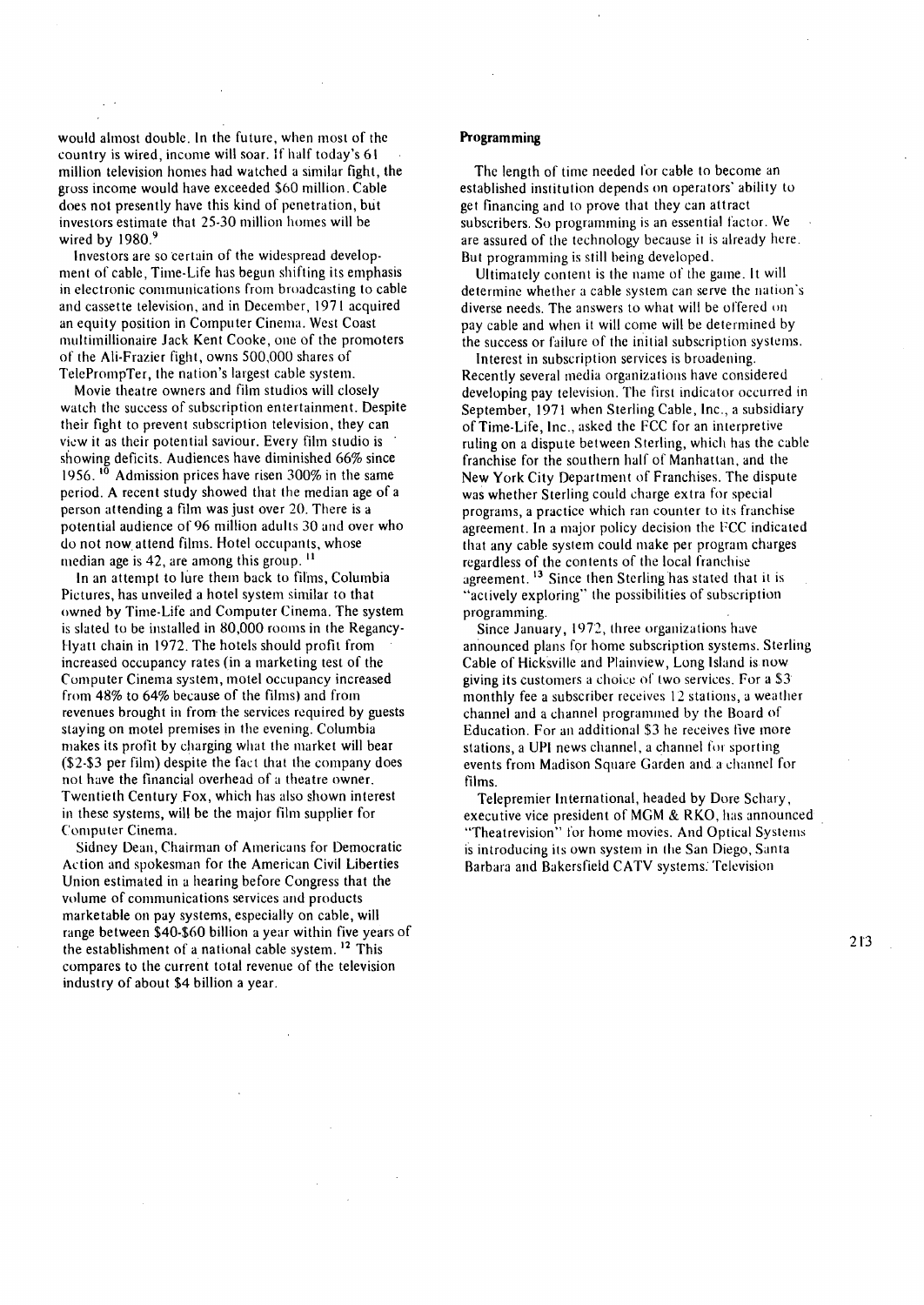stations in Chicago (WCFL), Boston (WQTV) and Detroit (WXON) are also considering subscription systems. Gridtronics, Inc., a subsidiary of Television Communications Corp. (TVC). a cable TV company serving 70,000 subscribers in ten states, is considering marketing a converter which will provide four additional programmed channels to standard TV sets. One will be an entertainment channel showing uninterrupted films; another, an instructional channel to teach all levels; a third, an informational channel on contemporary subjects; and, the fourth, a professional channel which only doctors could subscribe to.

Later when multi-purpose systems are in general use, the emphasis will be on services, rather than entertainment. These services will alter the economic, political, social and cultural habits of the nation. Among the services which will be commonly available are in-home shopping, two-way education, reservations, credit checking, checkless banking, centralized bookkeeping, library services, audience polling, highway surveillance, household management and patient monitoring.

A few examples. A possible medical service frequently discussed is a medical vest a person at home puts on. It instantly reads body temperature, blood pressure, respiration, heartbeat and other statistics and sends this information to diagnosticians in the hospital clinic who can then advise the patient. Such a device would be a considerable boon for the elderly.

A housewife who wants to know the local specials at her favorite store, can dial its number, see the sale items on her screen and order by punching her credit card number into the system. The item is sent out and the sale is automatically billed.

These services will offer subscribers savings and convenience. But its greatest potential impact lies in its use by larger units of society. By offering a lower rate, utility companies could induce customers to hook up their major appliances to the cable system. The utility could operate by remote control all of its customer's nonessential equipment (lights, air conditioners, water sprinklers, etc.) by turning them off during the day when no one is home, then turning the equipment on again in the late afternoon. The customer would get lower rates, the utility could better manage its power supply, particularly during peak power periods, and would invest less in new generating equipment. From an ecological standpoint there would be better management, less pressure on resources and less pollution. Such services would be available to whoever wanted them. Subscribers would not have to take any service they did not want.

### Issues at **Hand**

214

Every.new technology has the potential for exploitation as well as public benefit. One of the biggest issues concerning cable television will be the invasion of privacy. Every two-way (multi-purpose) cable system enables the cable operator to monitor individual sets. A subscriber's program choices and services used can be easily surveyed without his knowledge.

Large cable systems will have data banks with information about all its subscribers. While it is not yet a practice of cable firms, there is nothing to prevent these companies from selling or trading lists of subscribers and pertinent personal data without the knowledge or permission of the subscriber. In fact, this is already a common occurrence in other industries. Publishers sell subscription lists, certain states sell motor vehicle lists and the Post Office freely hands out anti-obscenity lists.

Obscenity is another issue. Should pornographic material be allowed over cable television? The general response from the industry and regulatory agencies is a tentative yes, provided that the cable system includes some method of *positive subscriber control* where the subscriber takes some positive technical action (turns a key, opens a lock or dials a combination) to receive the program. In the home subscription system developed by Optical Systems, Inc., if the subscriber does not want to see something, he takes his plastic card out of the box. So if he doesn't want his children to watch a certain program he can make sure they don't. There is no need for self-appointed censors in this system as there is in regular film and television.

Public access to programs will be another important issue. Should cable owners, programmers or advertisers be allowed to decide which of their subscribers will be allowed to see any given presentation? Let's take a problem that currently exists. Doctors in Louisiana can watch on cable films related to various medical topics. The films are produced and paid for by drug companies. The general public is not offered the option of deciding whether it wants to watch or not. With public access prohibited, the doctors can maintain their closed professional group. The hard sell (or soft sell) techniques of the drug companies are beyond the scrutiny of the general public. And the public is denied the benefits of watching and perhaps gaining some useful information.

As with any new industry, policies and price structures have yet to be decided. ln the MATV field, the industry is charging what the market will bear rather than cost plus a reasonable profit. What the effect of these pricing policies will be on future costs of entertainment is yet to be determined, but is worth some consideration.

#### Values under Scrutiny

Cable technology will provide custom made services and conveniences. But, like its predecessors, the car, the airplane, the telephone, the TV set, and the satellite, it will also be a redefiner of social, political and economic boundaries. Thus, for the next decade it is sure to be a prime area of controversy in the Courts, the FCC and Congress. Cable could give us services only written of in science fiction; it could also produce the Orwellian nightmare long before 1984.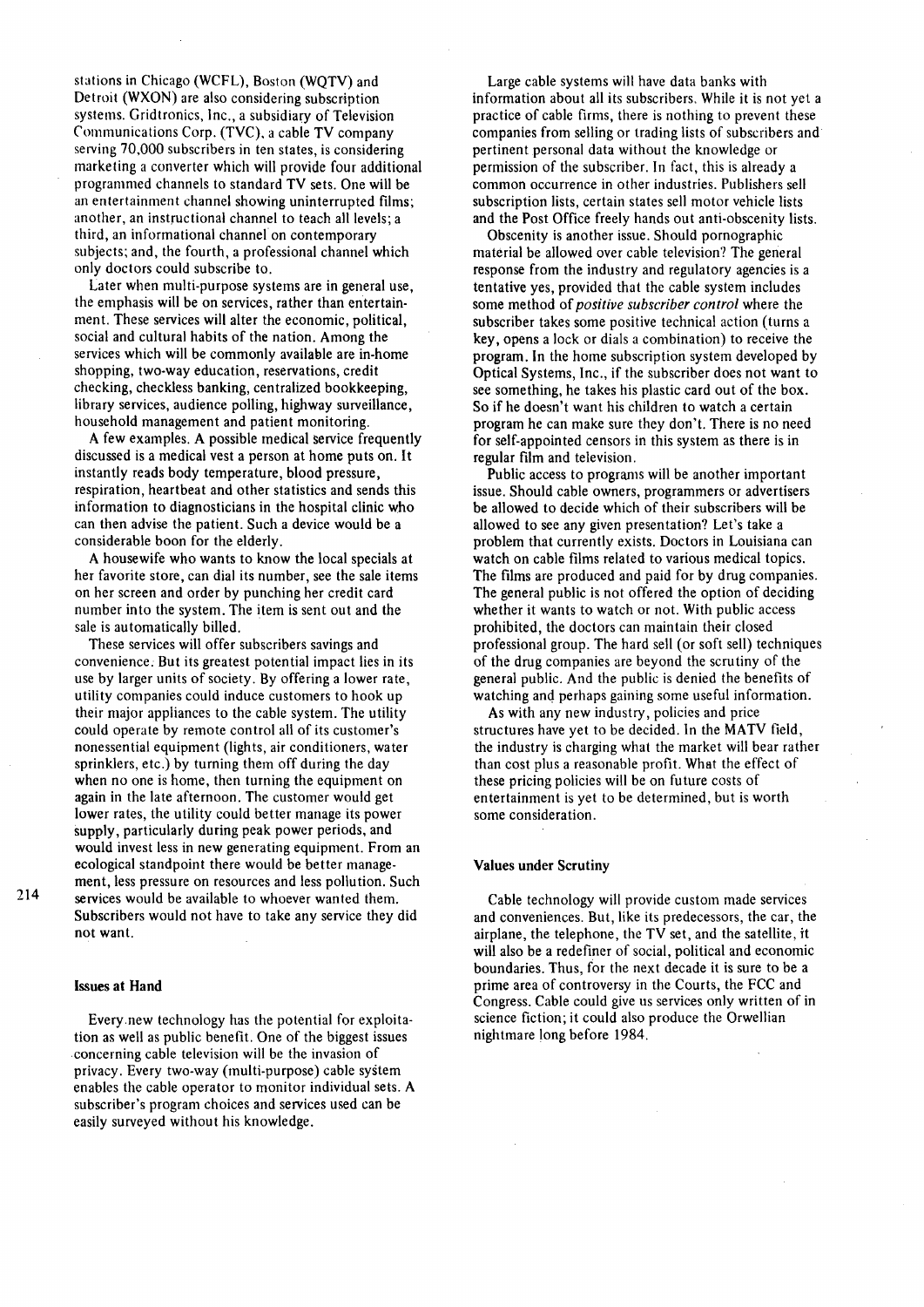l. 20 F.R. 988.

2. 23 FCC 531.

3. 16 Pike and Fischer, R.R. 1539.

4. 26 FCC 265.

*5. Connecticut Committee Against Pay TV v. FCC,* 301 F.2d 835 (D.C. Cir., 1962) *cert.denied,* 371 U.S. 816.

6. *Weaver v. Jordan* 411 P. 2d 289, (Calif. 1.966).

7. J5FCC2nd417(1968).

8. FCC figures released March 3, 1972 report that as of January I, 1972 there were 5,008,580 cable subscribers. FCC News Release, March 3, 1972.

9. Interview with Tom Wilson, Public Information Director, National Cable Television Assoc., Washington, D.C., January 17, 1972.

10. Address by Geoffrey M. Nathanson, President, Optical System Corp., to National Assoc. of Theatre Owners, Mid-Continent Convention, Pfister Hotel, Milwaukee, Wis., August 18, 1971.

11. J. Gould, *Pay TV for Apartments is Proposed,* New York Times, October 8, 1971.

12. *Hearings before the Subcommittee on Communications and Power of the Committee on Interstate and Foreign Commerce*  427. House of Representatives, 91st Congress, first session on H.R.420. December 12, 1969.

13. Letter from FCC to Pierson, Ball and Dervo, Washington, D.C., September, 1971.

215